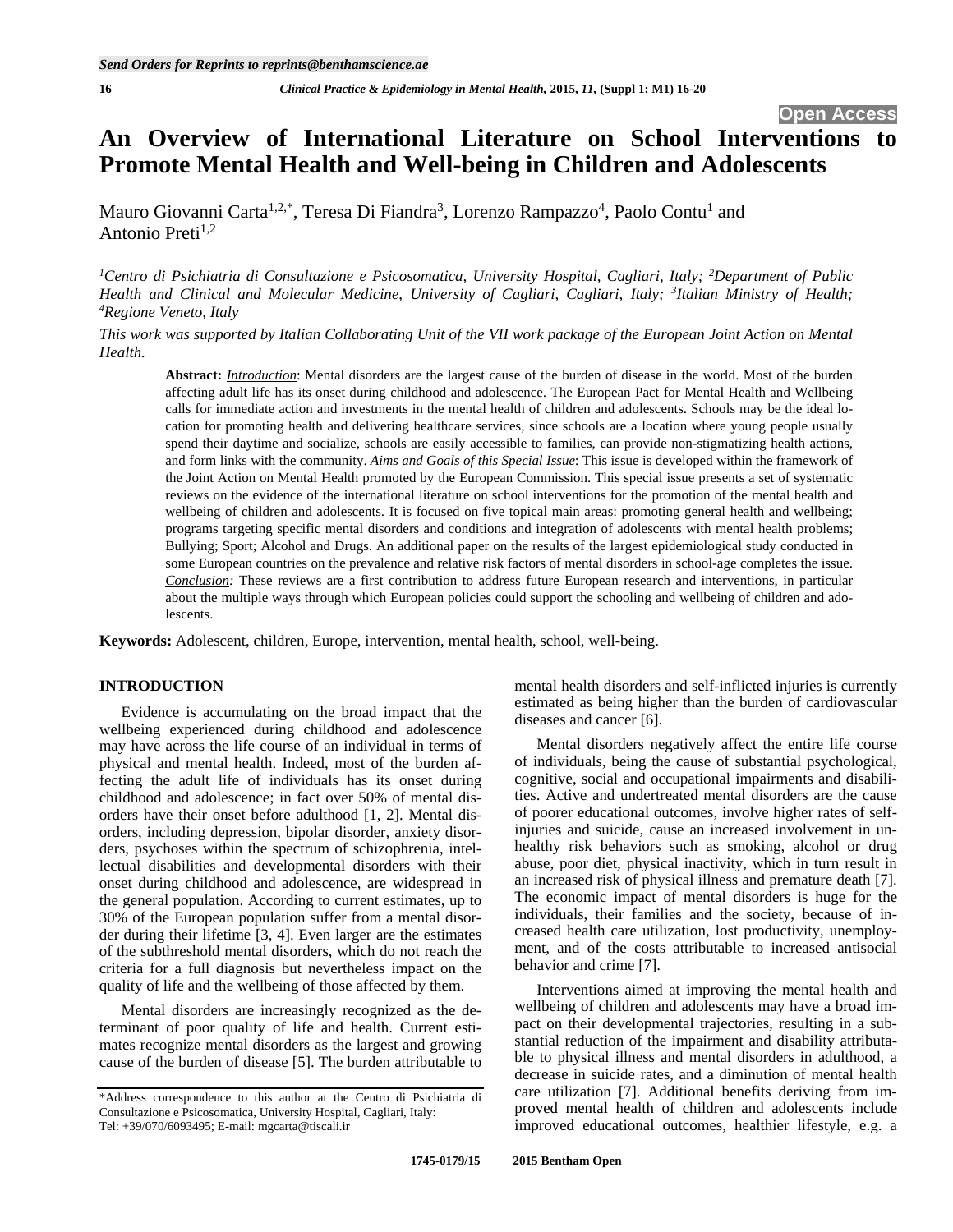reduced involvement in unhealthy risk behaviors such as smoking and alcohol or drug use, a decrease of anti-social behavior and crime, and improved productivity at work as well as better social relationships.

Since many adult mental disorders have their onset during childhood or adolescence, early intervention and prevention of mental health disorders during childhood and adolescence are mandatory.

The European Pact for Mental Health and Wellbeing [8] calls for immediate action and investments to promote the mental health of children and adolescents. The 2013-2016 European Commission Joint Action on mental health and wellbeing [9] (http://www.mentalhealthandwellbeing.eu/) includes a work package on Mental Health and Schools, since schools have been identified as a major setting for interventions in favor of the mental health and well-being of children and adolescents in Europe [10].

School in general, and educational attainment in particular, are recognized amongst the fundamental determinants of the mental health of children and adolescents [11].

Schools may be the ideal location for promoting health and delivering healthcare interventions, since schools are a location where young people usually spend most of their daytime and socialize, schools are easily accessible to families, schools can provide non-stigmatizing health actions, and schools can provide appropriate and timely links with the community. As stated by the World Health Organization, "there is ample evidence that school based programs in elementary, middle and high schools can influence positive mental health and reduce risk factors and emotional and behavioral problems through socio-emotional learning and ecological interventions" [12].

Interventions targeting the school setting may be strategic in reaching those in need of treatment. Indeed, there is evidence that most of those who may benefit from potentially effective treatments do not approach treatment facilities because of barriers and impediments, including poor mental health literacy and preoccupations with stigma. This gives rise to a broad set of impacts and related economic costs [13].

The European Commission Joint Action on the mental health and wellbeing has recommended increased documentation of existing research, effective interventions and key research and key research to fill the gaps concerning the mental health and the wellbeing of children and adolescents, with particular attention to the school setting (Work Package 7) [10].

# **AIMS AND GOALS OF THE REPORT**

This set of systematic reviews is intended to contribute to the goals established by the Work Package 7 on School of the 2013-2016 European Commission Joint Action; it is specifically aimed at offering a first comprehensive exploration of the existing literature with focus on five main areas that are topical to the wellness of children and adolescents:

1) The establishment of programs aimed at promoting general health and wellbeing in the school setting [14];

- 2) The provision of school-based programs targeting specific mental disorders and conditions, with attention to the integration of adolescents with specific mental health problems [15];
- 3) Bullying [16];
- 4) Sport [17];
- 5) Alcohol and Drugs [18].

We have added an additional paper on the results of the largest epidemiological study conducted in six European centers on the prevalence of mental disorders in school-age children and the relative risk factors [19]. This research work was supported by the same "Consumers, Health and Food Executive Agency" that promoted the Joint Action on Mental Health and well-being, and which this review forms part of. The synthesis of epidemiological research will provide those readers interested in exploring the themes covered in the review papers, with a framework that will provides information about the scale and the burden of the specific problems in different European contexts.

The main focus of this report is on the interventions aimed at prevention and/or treatment, so epidemiological studies have been omitted in the reviews. Furthermore, since the objective is to highlight interventions with proven effectiveness, particular attention has been given to studies with randomized controlled trial (RCT) design. Only in some cases studies with quasi-experimental design as cohort studies have been reported: this solution was opted for when specific areas lacked randomized controlled trials, or with reference to studies of particular interest that should stimulate randomized controlled trials.

Among the selected papers, only few studies were carried out in the European Union, a large amount were carried in the USA and some studies were found from Australia, Canada, New Zealand, Korea, India, China, Thailand, Chile, Norway and Switzerland. Overall, the results of these studies may suggest their extension or adaptation to the European Union, or at least could be interesting in the light of European policies. We have chosen to limit ourselves to the studies conducted in the European Union only in the area of research aimed at improving well-being through interventions on sport. European studies in this field are in fact numerous.

The first review details existing RCTs aimed at enhancing the youth's emotional and social skills to promote wellbeing and positive development [14]. There is ample evidence that personal skills (e.g., decision making, problem solving, creative thinking, critical thinking, effective communication, interpersonal relationship skills, self-awareness, empathy, coping with emotions, coping with stress) and positive factors in the social settings may contribute to positive growth and development [20, 21], and positively impact on wellbeing reducing problems and risk-need concerns [23, 24]. The review focuses on programs that used a SAFE strategy, i.e. that are based on a step-by-step training approach (Sequenced), active forms of learning (Active), dedicate sufficient time to skill development (Focused), and have explicit learning goals (Explicit) [20-28]. These four recommended practices form the acronym SAFE [22].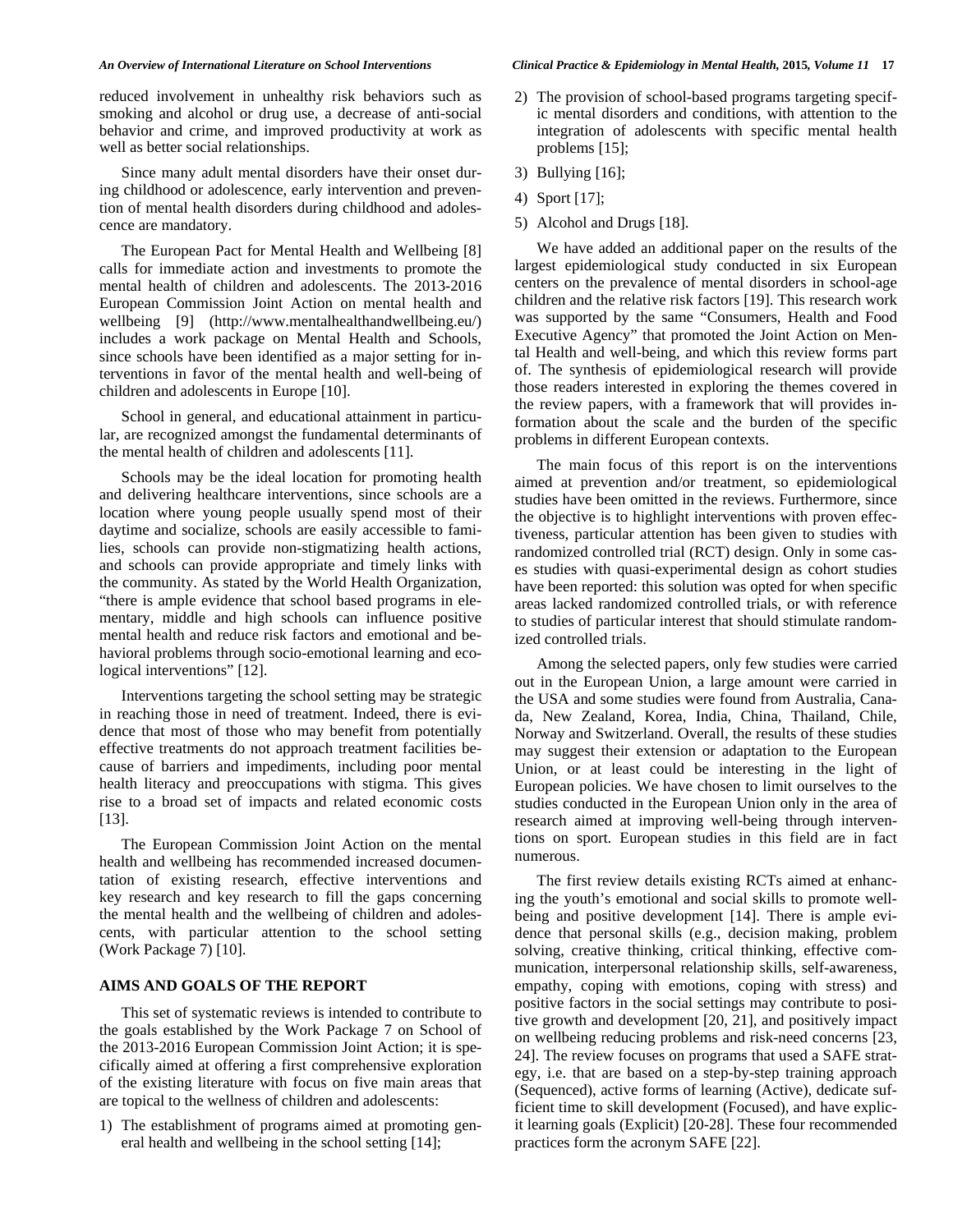### **18** *Clinical Practice & Epidemiology in Mental Health,* **2015***, Volume 11 Carta et al.*

Overall, 22 RCTs were identified on the basis of inclusion/exclusion criteria. Promising findings resulted about the effectiveness of universal school-based interventions that shift from a problem-focused approach to embrace a more positive view of mental health to promote the youth's wellbeing by improving their social and emotional skills.

The second review focuses on programs aimed at integrating children with psychiatric problems in the classroom [15]. The starting point of the review was the complex issues raised by school-based screening or treatment programs for common mental disorders. Indeed, several authors foreseen the danger of over-diagnosing students, increasing the risk of stigmatizing them with the life-long negative label of mentally disordered people, damaging their social interactions and peer acceptance. Evidence is accumulating that stigma and discrimination about mental health disorders are observed even in the youngest school children [29, 30].

To avoid the danger of stigmatization, there is some agreement that school-based programs should not merely assess clinical or cognition-based problems, but should also involve experiential activities, engaging students' feelings and behavior, and thus facilitating students' interaction with others. The review evaluates protocols' effectiveness by specifically taking into account social outcome or social skills as possible indicators of social inclusion/exclusion variables. The search strategy identified 27 RCTs according to the predefined inclusion criteria. Overall, 13 out of 16 studies that measured social dimensions showed that the interventions on these social variables had a positive impact, while 3 studies reported a non-statistically significant finding on social outcomes.

The third review focuses on Interventions against bullying at school [16]. Bullying can be defined as repeated aggressive behaviors perpetrated against a peer - the victim who cannot readily defend himself/herself because of physical size, social status or other factors that identify himself/herself as weaker than the aggressor [31]. The power differential between the victim and the aggressor is central to the definition of bullying. Most of the bullying behavior is aimed at undermining the social status of the victim and his/her sense of personal security, and at the same time the bully strives to increase his/her own personal value. As a consequence, the action of bullying usually takes place in front of an audience. Bystanders can support the bully, or contrast him/her; they are considered an integral part of the bullying behavior. Bullying is a very common problem of school environments and the effects of the exposition to bullying (as a victim, perpetrator, or bystander) are related to several mental health and social outcomes. On the one hand, the victims often experience various forms of psychological suffering related to anxiety and depression, or even selfdestructive behaviors [32], and the effects of that experience appear to last in time [33]. Bullies are, on the other hand, more frequently involved in delinquency and substance abuse than other children and adolescents [34].

The search strategy identified 17 RCTs according to the predefined inclusion criteria. Evidence was found to support the short-term effectiveness of the programs aimed at reducing bullying; however, their long-term effectiveness was not proved, and differences can be found by gender, age, and socio-economic status of participants.

The fourth review focuses on physical exercises and activities in the schools [17]. Health authorities are concerned about the increased sedentariness of children and adolescents, because of the risks sedentariness entails – obesity, cardiovascular and cerebrovascular diseases and their consequences. Over 30% of those aged 15 and over, in 23 out of 36 European Countries, are not making enough exercise [35]. According to the WHO latest report [36], obesity and overweight affect children and adolescents with a prevalence as high as 27% among 13-year-olds, and 33% among 11 year-olds in some European countries, such as Greece, Portugal, Ireland, Spain and the UK.

Schools are an ideal setting to promote and enhance physical activity, because not only school gyms, but also schoolyards and even classrooms could be used as suitable places to exercise. Nevertheless, the optimal dose of moderate to vigorous physical activity individuated by guidelines to ensure children's healthy growth and to avoid the risk of metabolic and cardiovascular diseases is higher - 60 minutes/day.

Forty-seven papers regarding preventive/intervention programs carried out throughout Europe were included in the review. The great number of studies identified by the research testifies researchers' interest in this field. However, the findings of school-based physical activity interventions were not always positive; major differences emerged between interventions that promoted or encouraged physical activity, and those that were effectively based on physical activity.

The fifth review focuses on school-based alcohol and other drug prevention programs [18]. The use of alcohol and other drugs by young people is a serious public health concern and could lead to adverse medical, psychological and social consequences, even in the long term. Recent studies outside Europe show that approximately one-quarter of teenagers (aged 14-19 years) have tried an illicit drug, two-thirds (65%) have consumed a full serve of alcohol in the past year and almost one-fifth (20%) have consumed alcohol at levels that put them at risk of injury at least once in the past month (defined as more than four drinks on a single occasion) [37]. The recent European School Survey Project on Alcohol and Other Drugs (ESPAD), in a sample of more than 100,000 students from 35 European countries, found that about 90% of 15-16 year-old students have drunk alcohol at least once in their life, with 50% of these having become intoxicated at least once [38].

Early initiation to drug use (i.e. before the age of 18) is a risk factor for developing substance use disorders and comorbid mental health problems in adulthood [39, 40].

Schools may be the ideal location for promoting health and delivering healthcare services related to substance use, especially when adopting brief intervention programs. In recent years, several school-based prevention programs have been developed against the use of alcohol and other drugs, including motivational, educational, social, and CBT treatment programs. However, it is not clear whether these programs are really effective in terms of outcome and cost.

The review included thirty studies involving 70165 participants. The included studies were mostly based on social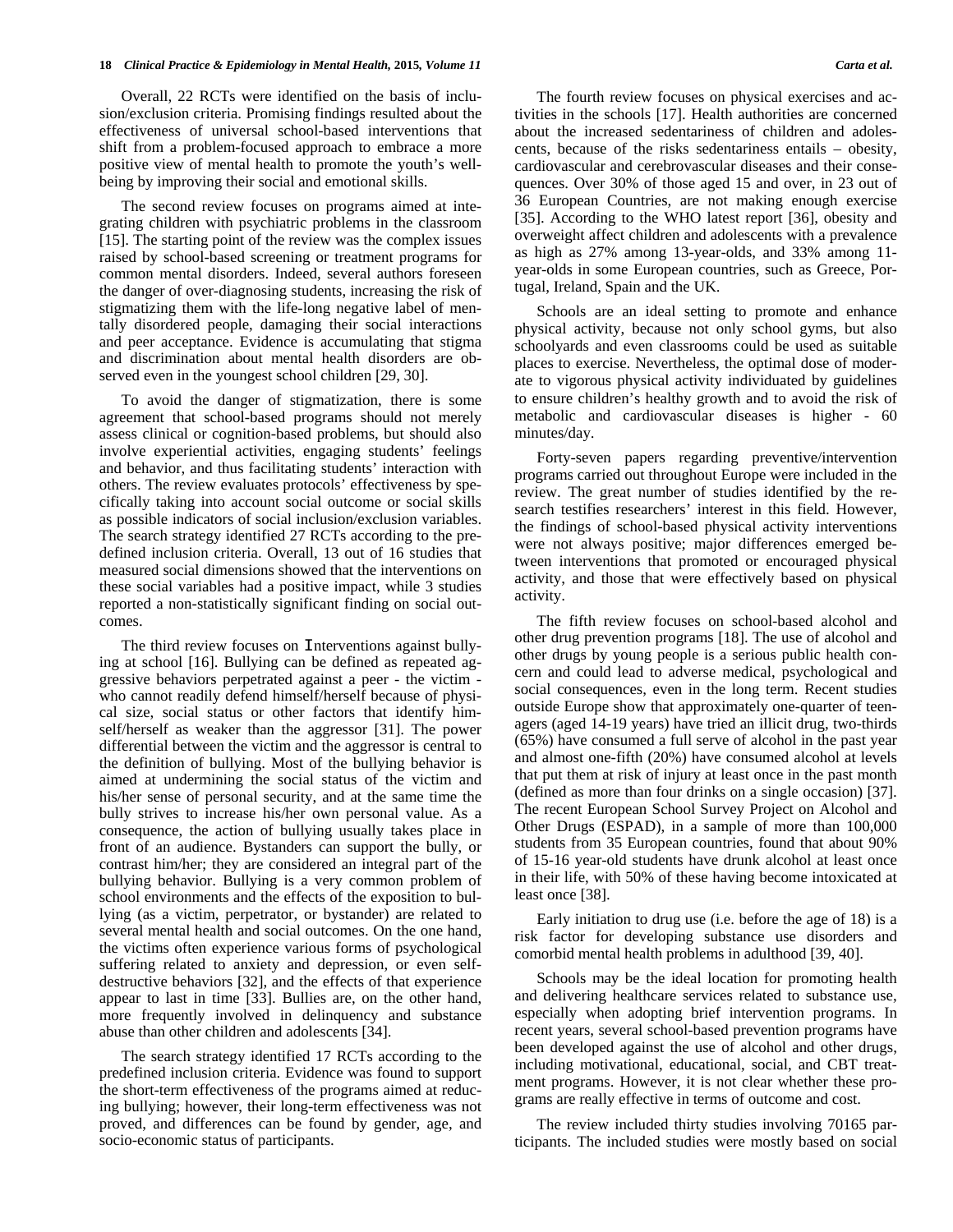#### *An Overview of International Literature on School Interventions Clinical Practice & Epidemiology in Mental Health,* **2015***, Volume 11* **19**

 $(n=7)$ , educational  $(n=7)$ , motivational  $(n=4)$ , Cognitive Behavioral Therapy  $(n=3)$  and behavior imaging models  $(n=3)$ interventions. The results seem encouraging, despite severe methodological inconsistency in many of these studies.

As a matter of fact, shortcomings and methodological limitations affect most RCTs targeting the school as a setting of intervention.

There was a general lack of standardized measures in the evaluation of the outcomes and of the mediators and moderators. Sample sizes were often too small to apply multivariate analyses. In many cases, follow-up was too short to establish stability of the effects, or there was no follow-up at all. More importantly, only a minority of the trials were based on an apriori model.

# **CONCLUSION**

The included reviews are a first contribution to address future European research and interventions, in particular concerning the multiple ways through which European policies could support the schooling and wellbeing of children and adolescents.

The school is the core setting for children and adolescents to attain mental health and well-being, in terms of reaching the target (i.e. children and adolescents, but also their families and the local community at large), as well as in terms of promoting interaction with other sectors (healthcare, social services, leisure activities and so on).

However, it must be taken into consideration that schools in Europe are often underfinanced while being overburdened with duties and expectation from the society at large. Therefore, the action for mental health and well-being in schools must be defined in agreement with the schools themselves, according to their planning procedure and timetable, and diluting the action along the school curricula.

The mental health and well-being of children and adolescents holds an important and steadfast place on the political agenda of European National governments. While the level of attention devoted to the issue is common across Europe, the strategies adopted vary not only among States but also within States, particularly at the regional level. This calls for common and agreed policy recommendations as the basis for a European action framework.

## **CONFLICT OF INTEREST**

The authors confirm that this article content has no conflict of interest.

#### **ACKNOWLEDGEMENTS**

Declared none.

# **REFERENCES**

- [1] Kessler RC, Berglund P, Demler O, Jin R, Merikangas KR, Walters EE. Lifetime prevalence and age-of-onset distributions of DSM-IV disorders in the national comorbidity survey replication. Arch Gen Psychiatry 2005; 62: 593-602.
- [2] Kessler RC, Amminger GP, Aguilar-Gaxiola S, Alonso J, Lee S, Ustün TB. Age of onset of mental disorders: A review of recent literature. Curr Opin Psychiatry 2007; 20: 359-64.
- [3] Wittchen HU, Jacobi F, Rehm J, et al. The size and burden of mental disorders and other disorders of the brain in Europe 2010. Eur Neuropsychopharmacol 2011; 21: 655-79.
- [4] Carta MG, Kovess V, Hardoy MC, *et al.* Psychosocial wellbeing and psychiatric care in the European communities: Analysis of macro indicators. Soc Psychiatr Psychiatric Epidemiol 2004; 39(11): 883-92.
- [5] WHO World Health Organization. The World Health Report 2008: Primary Healthcare, Now More Than Ever. Geneva: WHO 2008.
- [6] OECD Organisation for Economic Co-operation and Development. Health Reform: Meeting the Challenge of Ageing and Multiple Morbidities. OECD Publishing 2011. http://dx.doi.org/10.1787/ 9789264122314-en
- [7] Campion J, Bhui K, Bhugra D. European Psychiatric Association. European Psychiatric Association (EPA) guidance on prevention of mental disorders. Eur Psychiatry 2012; 27: 68-80.
- [8] European Pact for Mental Health and Well-being. Brussels: European Commission 2008. (http://ec.europa.eu/health/ph\_determinants/ life\_style/mental/docs/pact\_en.pdf. [Accessed 22 August 2014].
- [9] EU Joint Action on Mental Health and Well-being. European Commission 2013. http://www.mentalhealthandwellbeing.eu/
- [10] Joint Action on Mental Health and Wellbeing WP7 on Mental Health and Schools. Regione Veneto 2014. http://www.regione.veneto.it/web/sanita/joint-action
- [11] Currie C, Zanotti C, Morgan A, *et al.,* Eds. Social determinants of health and well-being among young people. Health Behaviour in School-aged Children (HBSC) study: International report from the 2009/2010 survey. Copenhagen: WHO Regional Office for Europe 2012. (Health Policy for Children and Adolescents, No. 6).
- [12] WHO World Health Organization. Summary report: Prevention of mental disorders - effective interventions and policy options. Geneva: WHO 2004.
- [13] Olesen J, Gustavsson A, Svensson M, Wittchen HU, Jönsson B. CDBE2010 study group. European Brain Council. The economic cost of brain disorders in Europe. Eur J Neurol 2012; 19: 155-62.
- [14] Sancassiani F, Pintus E, Holte A, *et al.* Enhancing youths' emotional and social skills to promote their wellbeing and positive development: a systematic review of universal school-based randomized controlled trials. Clin Pract Epidemiol Ment Health 2015; 11: 21-40.
- [15] Cossu G, Cantone E, Pintus M, *et al.* Integrating children with psychiatric problems in the classroom. A systematic review. Clin Pract Epidemiol Ment Health 2015; 11: 41-57.
- [16] Cantone E, Piras AP, Vellante M, *et al.* Interventions on bullying and cyberbullying in schools: A systematic review. Clin Pract Epidemiol Ment Health 2015; 11: 58-76.
- [17] Mura G, Rocha NBF, Helmich I, *et al.* Physical activity interventions in schools for improving lifestyle in European Countries. Clin Pract Epidemiol Ment Health 2015; 11: 77-101.
- [18] Agabio R, Trincas G, Floris F, Mura G, Sancassini F, Angermeyer MC. A systematic review of school-based alcohol and other drug prevention programs. Physical activity interventions in schools for improving lifestyle in European Countries. Clin Pract Epidemiol Ment Health 2015; 11: 102-112.
- [19] Kovess V, Carta MG, Pez O, *et al.* The School Children Mental Health in Europe (SCMHE) project: Design and first results. Clin Pract Epidemiol Ment Health 2015; 11: 113-123.
- [20] Weare K, Nind M. Mental health promotion and problem prevention in schools: What does the evidence say? Health Promot Int 2011; 26 (Suppl 1): i29-i69.
- [21] Catalano RF, Berglund ML, Ryan JAM, Lonczak HS, Hawkins JD. Positive youth development in the United States: Research findings on evaluations of positive youth development programs. Ann Am Acad Pol Soc Sci 2004; 591: 98-124.
- [22] Durlak JA, Weissberg RP, Dymnicki AB, Taylor RD, Schellinger KB. The impact of enhancing students' social and emotional learning: A meta-analysis of school-based universal interventions. Child Dev 2011: 82: 405-32.
- [23] Stewart-Brown S. What is the evidence on school health promotion in improving health or preventing disease and specifically, what is the effectiveness of the health promoting schools approach? Copenhagen: WHO Regional Office for Europe 2006. (Health Evidence Network report; http://www.euro.who.int/\_\_data/assets/ pdf\_file/0007/74653/E88185.pdf) [Accessed 22 August 2014].